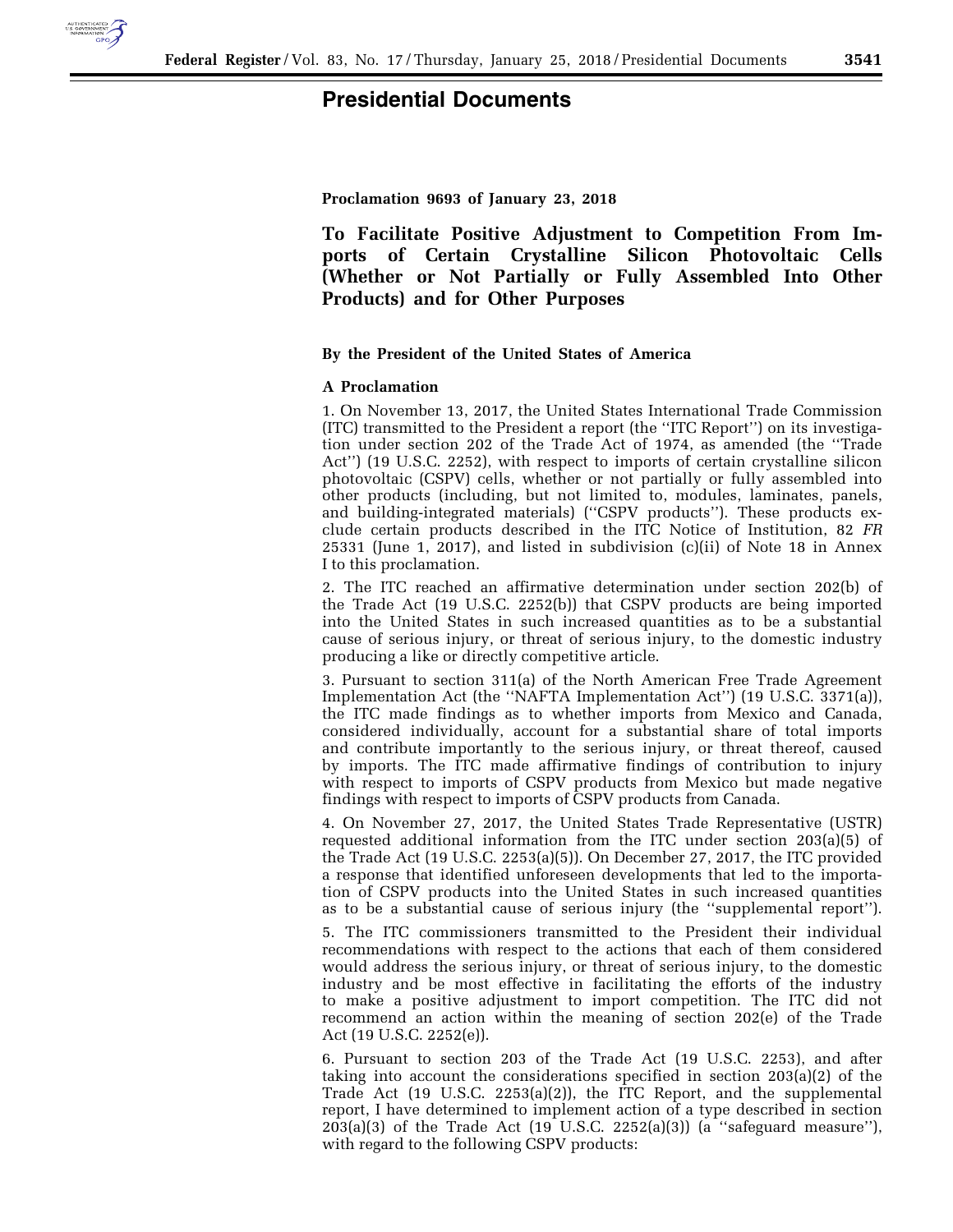(a) solar cells, whether or not assembled into modules or made up into panels provided for in subheading 8541.40.60 in Annex I to this proclamation;

(b) parts or subassemblies of solar cells provided for in subheadings 8501.31.80, 8501.61.00, and 8507.20.80 in Annex I to this proclamation;

(c) inverters or batteries with CSPV cells attached provided for in subheadings 8501.61.00 and 8507.20.80 in Annex I to this proclamation; and

(d) DC generators with CSPV cells attached provided for in subheading 8501.31.80 in Annex I to this proclamation.

7. Pursuant to section 312(a) of the NAFTA Implementation Act (19 U.S.C. 3372(a)), I have determined after considering the ITC Report that imports of CSPV products from each of Mexico and Canada, considered individually, account for a substantial share of total imports and contribute importantly to the serious injury or threat of serious injury found by the ITC.

8. Pursuant to section 203 of the Trade Act, the action I have determined to take shall be a safeguard measure in the form of:

(a) a tariff-rate quota on imports of solar cells not partially or fully assembled into other products as described in paragraph 6 of this proclamation, imposed for a period of 4 years, with unchanging within-quota quantities and annual reductions in the rates of duty applicable to goods entered in excess of those quantities in the second, third, and fourth years, as provided in Annex I to this proclamation; and

(b) an increase in duties on imports of modules, imposed for a period of 4 years, with annual reductions in the rates of duty in the second, third, and fourth years, as provided in Annex I to this proclamation.

I have determined to exclude from this action the products listed in subdivision (c)(ii) and (c)(iii) of Note 18 in Annex I to this proclamation.

9. This safeguard measure shall apply to imports from all countries, except as provided in paragraph 10 of this proclamation.

10. This safeguard measure shall not apply to imports of any product described in paragraph 6 of this proclamation of a developing country that is a Member of the World Trade Organization (WTO), as listed in subdivision (b) of Note 18 in Annex I to this proclamation, as long as such a country's share of total imports of the product, based on imports during a recent representative period, does not exceed 3 percent, provided that imports that are the product of all such countries with less than 3 percent import share collectively account for not more than 9 percent of total imports of the product. If I determine that a surge in imports of a product described in paragraph 6 of this proclamation of a developing country that is a WTO Member results in imports of that product from that developing country exceeding either of the thresholds described in this paragraph, the safeguard measure shall be modified to apply to such product from such country.

11. The in-quota quantity in each year under the tariff-rate quota described in paragraph 8 of this proclamation shall be allocated among all countries except those countries the products of which are excluded from such tariffrate quota pursuant to paragraph 10 of this proclamation.

12. Pursuant to section  $203(a)(1)(A)$  of the Trade Act (19 U.S.C. 2253(a)(1)(A)), I have determined that this safeguard measure will facilitate efforts by the domestic industry to make a positive adjustment to import competition and provide greater economic and social benefits than costs. If I determine that further action is appropriate and feasible to facilitate efforts by the domestic industry to make a positive adjustment to import competition and to provide greater economic and social benefits than costs, or if I determine that the conditions under section 204(b)(1) of the Trade Act (19 U.S.C. 2254(b)(1)) are met, I shall reduce, modify, or terminate the action established in this proclamation accordingly. In addition, if I determine within 30 days of the date of this proclamation, as a result of consultations between the United States and other WTO Members pursuant to Article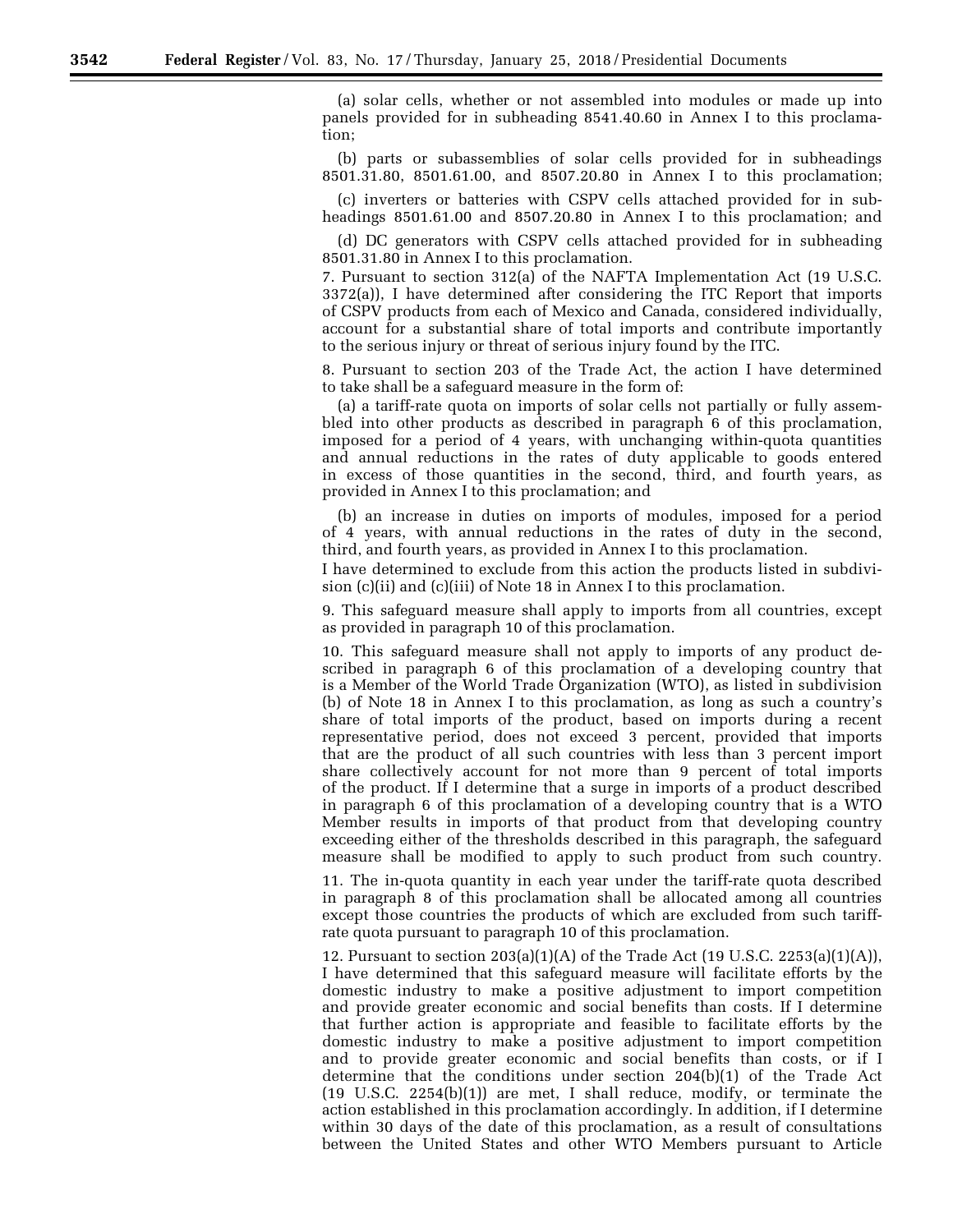12.3 of the WTO Agreement on Safeguards, that it is necessary to reduce, modify, or terminate the safeguard measure, I shall proclaim the corresponding reduction, modification, or termination of the safeguard measure within 40 days.

13. Section 502 of the Trade Act (19 U.S.C. 2462) authorizes the President to designate countries as beneficiary developing countries for purposes of the Generalized System of Preferences (GSP).

14. Proclamation 9687 of December 22, 2017, ended the suspension of Argentina's designation as a GSP beneficiary developing country. That proclamation made corresponding modifications to the Harmonized Tariff Schedule of the United States (HTS). Those modifications included technical errors, and I have determined that modifications to the HTS are necessary to correct them.

15. Section 604 of the Trade Act (19 U.S.C. 2483), authorizes the President to embody in the HTS the substance of the relevant provisions of that Act, and of other acts affecting import treatment, and actions thereunder, including the removal, modification, continuance, or imposition of any rate of duty or other import restriction.

NOW, THEREFORE, I, DONALD J. TRUMP, President of the United States of America, acting under the authority vested in me by the Constitution and the laws of the United States, including but not limited to sections 203, 502, and 604 of the Trade Act, and section 301 of title 3, United States Code, do proclaim that:

(1) In order to establish increases in duty and a tariff-rate quota on imports of the CSPV products described in paragraph 6 of this proclamation (other than excluded products), subchapter III of chapter 99 of the HTS is modified as provided in Annex I to this proclamation. Any merchandise subject to the safeguard measure that is admitted into U.S. foreign trade zones on or after 12:01 a.m. eastern standard time on February 7, 2018, must be admitted as ''privileged foreign status'' as defined in 19 CFR 146.41, and will be subject upon entry for consumption to any quantitative restrictions or tariffs related to the classification under the applicable HTS subheading.

(2) Except as provided in clause (3) below, imports of CSPV products of WTO Member developing countries, as listed in subdivision (b) of Note 18 in Annex I to this proclamation, shall be excluded from the safeguard measure established in this proclamation. Imports of solar cells of those countries that are not partially or fully assembled into other products shall not be counted toward the tariff-rate quota limits that trigger the over-quota rates of duties.

(3) If, after the safeguard measure established in this proclamation takes effect, the USTR determines that:

(a) the share of total imports of the product of a country listed in subdivision (b) of Note 18 in Annex I to this proclamation exceeds 3 percent,

(b) imports of the product from all listed countries with less than 3 percent import share collectively account for more than 9 percent of total imports of the product, or

(c) a country listed in subdivision (b) of Note 18 in Annex I to this proclamation is no longer a developing country for purposes of this proclamation;

the USTR is authorized, upon publication of a notice in the *Federal Register,* to revise subdivision (b) of Note 18 in Annex I to this proclamation to remove the relevant country from the list or suspend operation of that subdivision, as appropriate.

(4) Within 30 days after the date of this proclamation, the USTR shall publish in the *Federal Register* procedures for requests for exclusion of a particular product from the safeguard measure established in this proclamation. If the USTR determines, after consultation with the Secretaries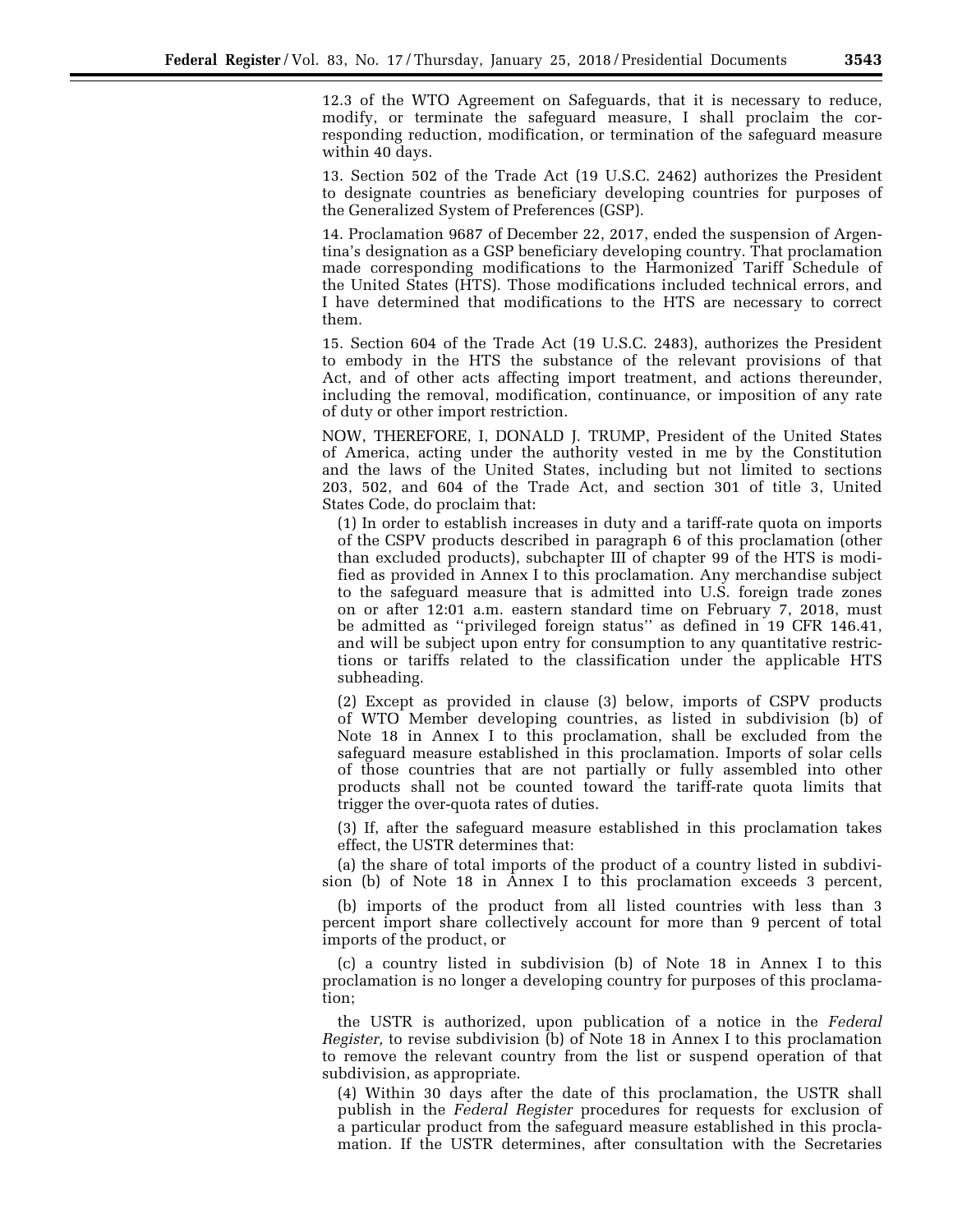of Commerce and Energy, that a particular product should be excluded, the USTR is authorized, upon publishing a notice of such determination in the *Federal Register,* to modify the HTS provisions created by Annex I to this proclamation to exclude such particular product from the safeguard measure described in paragraph 8 of this proclamation.

(5) In order to make technical corrections necessary to reflect the end of the suspension of Argentina's designation as a GSP beneficiary developing country, the HTS is modified as set forth in Annex II to this proclamation.

(6) Any provision of previous proclamations and Executive Orders that is inconsistent with the actions taken in this proclamation is superseded to the extent of such inconsistency.

(7) Except as provided for in clause (8) of this proclamation, the modifications to the HTS made by this proclamation, including Annex I, shall be effective with respect to goods entered, or withdrawn from warehouse for consumption, on or after 12:01 a.m. eastern standard time on February 7, 2018, and shall continue in effect as provided in Annex I to this proclamation, unless such actions are earlier expressly reduced, modified, or terminated. Any modifications to the HTS made pursuant to clause (3) or (4) of this proclamation shall take effect as indicated in a *Federal Register* notice published in accordance with those clauses. One year from the termination of the safeguard measure established in this proclamation, the U.S. note and tariff provisions established in Annex I to this proclamation shall be deleted from the HTS.

(8) The modifications to the HTS set forth in Annex II to this proclamation shall be effective with respect to the articles entered, or withdrawn from warehouse for consumption, on or after the dates set forth in the relevant sections of Annex II.

IN WITNESS WHEREOF, I have hereunto set my hand this twenty-third day of January, in the year of our Lord two thousand eighteen, and of the Independence of the United States of America the two hundred and forty-second.

Dunblemm

Billing code 3295–F8–P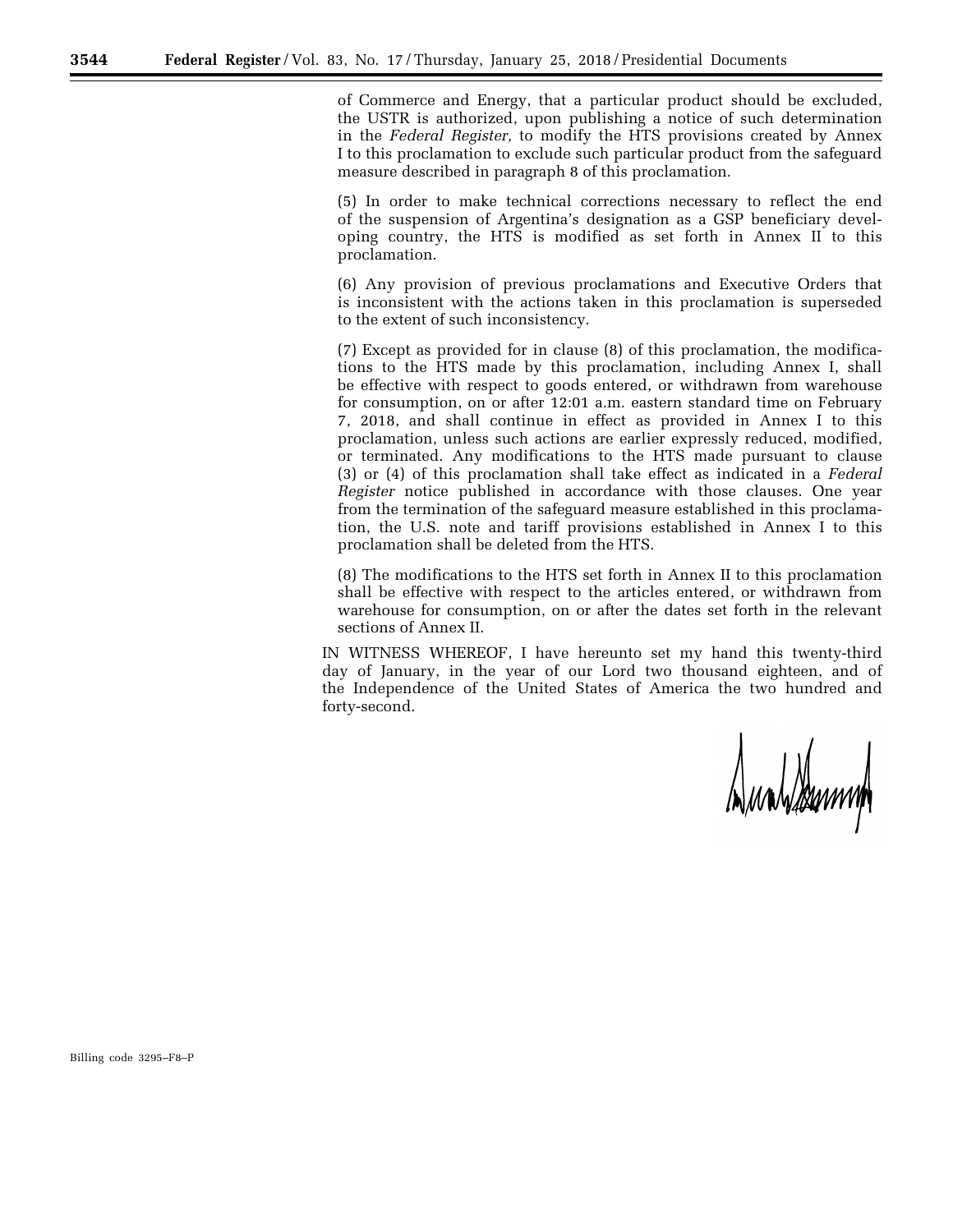## MODIFICATIONS TO CHAPTER 99 OF THE HARMONIZED TARIFF SCHEDULE OF THE UNITED STATES

Effective with respect to goods entered, or withdrawn from warehouse for consumption, on or after 12:01 a.m. eastern standard time on February 7, 2018, and through 11:59 p.m. eastern standard time on February 6, 2022, subchapter III of chapter 99 of the Harmonized Tariff Schedule of the United States (HTS) is hereby modified by inserting in numerical sequence the following new U.S. note and provisions:

- "18. (a) Subheadings 9903.45.21 through 9903.45.25 and any superior texts thereto establish temporary modifications applicable to entries of goods described herein and classified in the enumerated provisions of chapter 85 of the tariff schedule. Whenever any such subheading specifies that the annual aggregate quantity of such goods shall not exceed the quantity established under the terms of this note, when such goods are not the product of a country enumerated in subdivision (b) of this note, any entry of such goods that is in excess of the quantity specified for such provision shall be entered under the over-quota subheading set forth herein for such goods. All such goods shall be subject to duty as provided herein; and such duties shall be cumulative and imposed in addition to the rate of duty established for any such goods in chapter 85 of the tariff schedule, except as may be specified for duties imposed under the Rates of Duty 2 column.
	- (b) For the purposes of this note and the application of subheadings 9903.45.21 through 9903.45.25, inclusive, the following developing countries that are members of the World Trade Organization shall not be subject to the rates of duty and tariff-rate quotas provided for therein:

Afghanistan, Albania, Algeria, Angola, Armenia, Azerbaijan, Belize, Benin, Bhutan, Bolivia, Bosnia and Herzegovina, Botswana, Brazil, Burkina Faso, Burma, Burundi, Cambodia, Cameroon, Cape Verde, Central African Republic, Chad, Comoros, Congo (Brazzaville), Congo (Kinshasa), Cote d'Ivoire, Djibouti, Dominica, Ecuador, Egypt, Eritrea, Ethiopia, Fiji, Gabon, The Gambia, Georgia, Ghana, Grenada, Guinea, Guinea-Bissau, Guyana, Haiti, India, Indonesia, Iraq, Jamaica, Jordan, Kazakhstan, Kenya, Kiribati, Kosovo, Kyrgyzstan, Lebanon, Lesotho, Liberia, Macedonia, Madagascar, Malawi, Maldives, Mali, Mauritania, Mauritius, Moldova, Mongolia, Montenegro, Mozambique, Namibia, Nepal, Niger, Nigeria, Pakistan, Papua New Guinea, Paraguay, Rwanda, Saint Lucia, Saint Vincent and the Grenadines, Samoa, Sao Tome and Principe, Senegal, Serbia, Sierra Leone, Solomon Island, Somalia, South Africa, South Sudan, Sri Lanka, Suriname, Swaziland, Tanzania, Timor-Leste, Togo, Tonga, Tunisia, Turkey, Tuvalu, Uganda, Ukraine, Uzbekistan, Vanuatu, Yemen (Republic of), Zambia and Zimbabwe.

(c) (i) For the purposes of subheadings 9903.45.21 and 9903.45.22, except as otherwise provided herein, the term "crystalline silicon photovoltaic cells" ("CSPV cells") means crystalline silicon photovoltaic cells of a thickness equal to or greater than 20 micrometers, having a p/n junction (or variant thereof)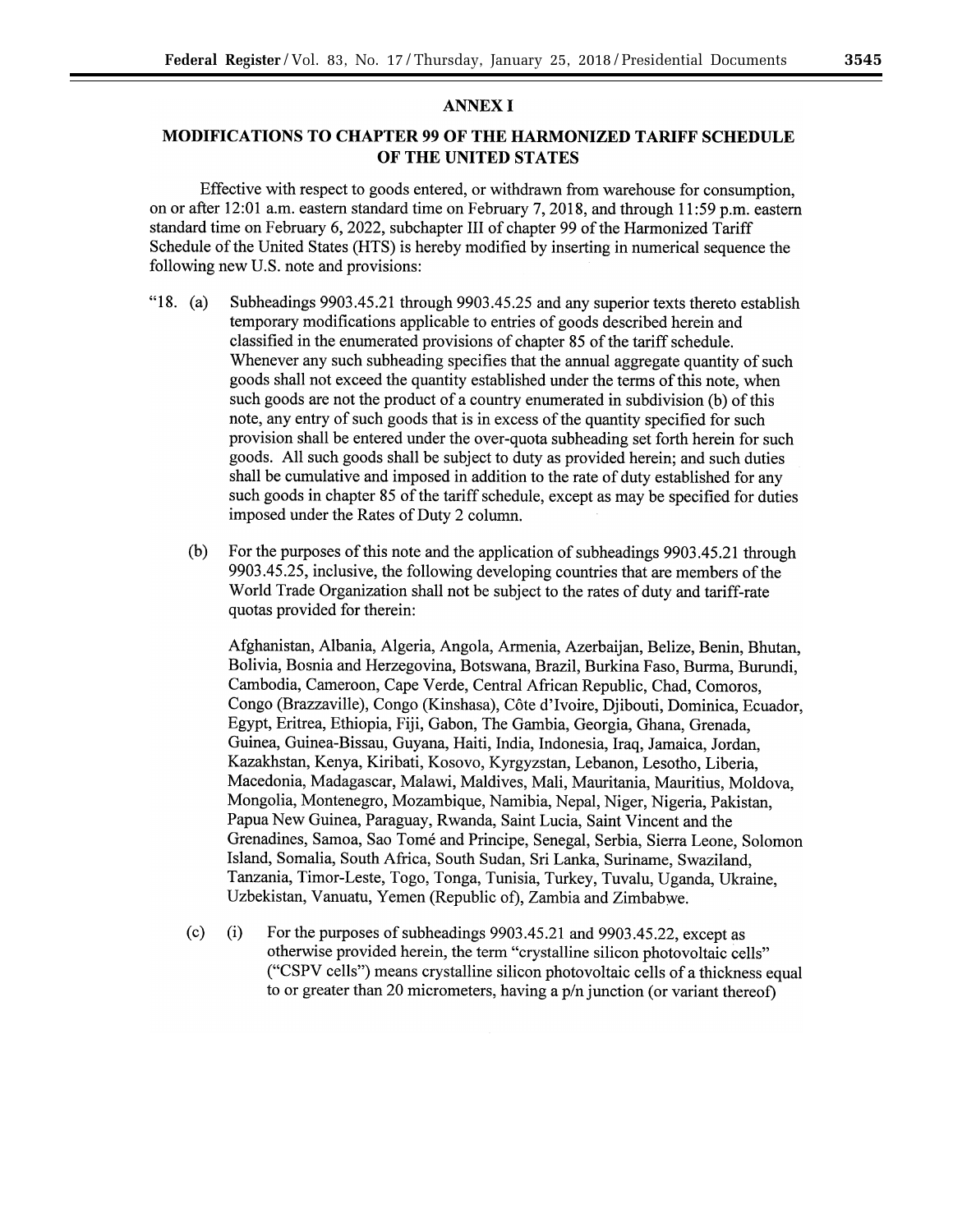formed by any means, whether or not the cell (or subassemblies thereof provided for in subheading 8541.40.60 and imported under statistical reporting number 8541.40.6030) has undergone other processing, including, but not limited to, cleaning, etching, coating, and/or addition of materials (including, but not limited to, metallization and conductor patterns) to collect and forward the electricity that is generated by the cell. Such cells include photovoltaic cells that contain crystalline silicon in addition to other photovoltaic materials. This includes, but is not limited to, passivated emitter rear contact cells, heterojunction with intrinsic thin-layer cells, and other so-called hybrid cells. Subheadings 9903.45.21 and 9903.45.22 include goods presented in cell form and which at the time of importation are not presented assembled into circuits, laminates or modules or made up into panels.

- (ii) Subheadings 9903.45.21 and 9903.45.22 shall not cover-
	- (1) thin film photovoltaic products produced from amorphous silicon ("a-Si"), cadmium telluride ("CdTe"), or copper indium gallium selenide ("CIGS");
	- $(2)$  CSPV cells, not exceeding 10,000 mm<sup>2</sup> in surface area, that are permanently integrated into a consumer good whose primary function is other than power generation and that consumes the electricity generated by the integrated CSPV cell. Where more than one CSPV cell is permanently integrated into a consumer good, the surface area for purposes of this exclusion shall be the total combined surface area of all CSPV cells that are integrated into the consumer good; and
	- (3) CSPV cells, whether or not partially or fully assembled into other products, if such CSPV cells were manufactured in the United States.
- (iii) Subheadings 9903.45.21 and 9903.45.22 shall likewise not cover the following goods, whether or not separate statistical reporting numbers therefor may appear in chapters 1 through 97 of the tariff schedule:
	- $(1)$  10 to 60 watt, inclusive, rectangular solar panels, where the panels have the following characteristics:  $(A)$  length of 250 mm or more but not over 482 mm or width of 400 mm or more but not over 635 mm, and (B) surface area of 1000 cm<sup>2</sup> or more but not over 3,061 cm<sup>2</sup>), provided that no such panel with those characteristics shall contain an internal battery or external computer peripheral ports at the time of entry;
	- (2) 1 watt solar panels incorporated into nightlights that use rechargeable batteries and have the following dimensions: 58 mm or more but not over 64 mm by 126 mm or more but not over 140 mm;
	- (3) 2 watt solar panels incorporated into daylight dimmers, that may use rechargeable batteries, such panels with the following dimensions: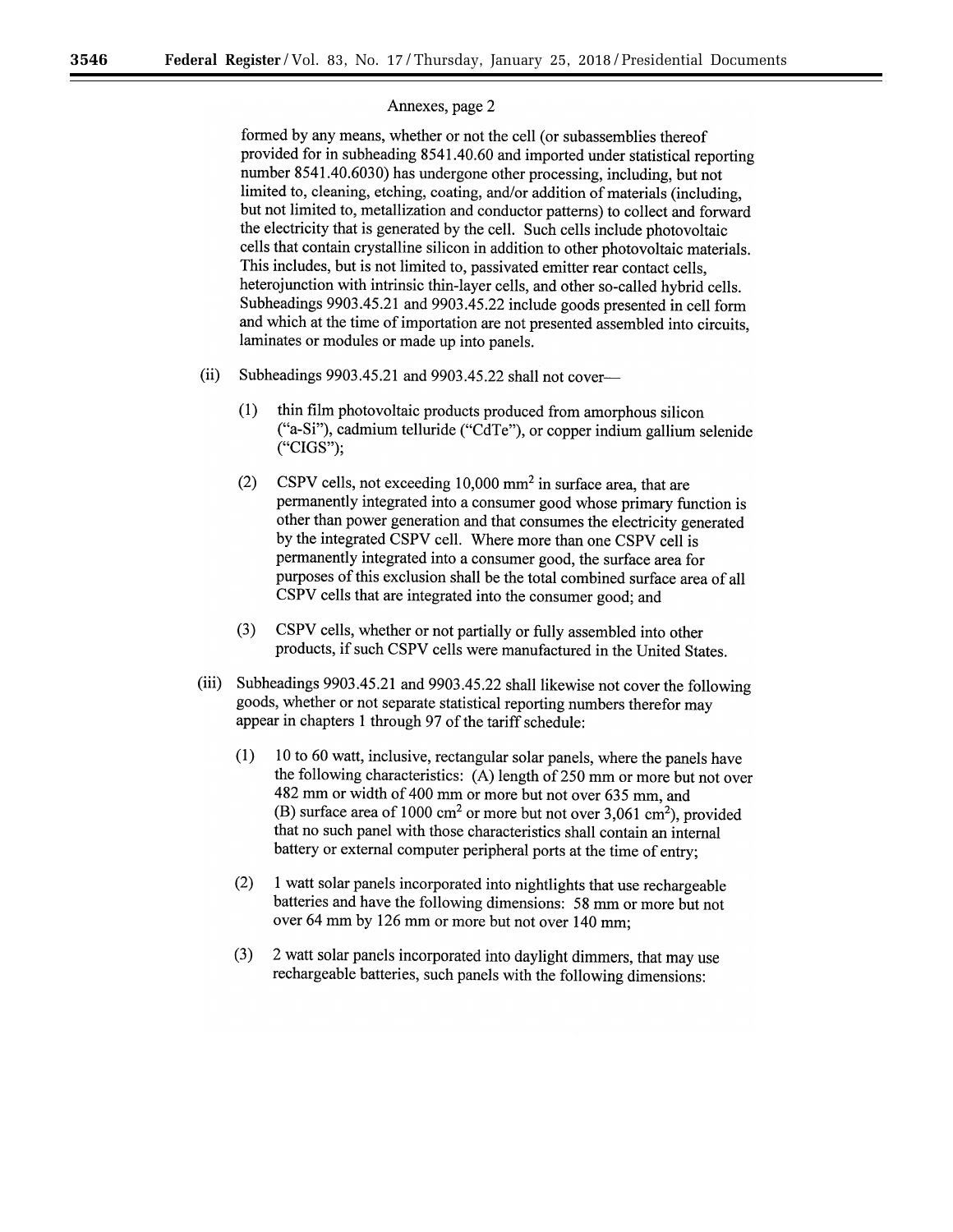75 mm or more but not over 82 mm by 139 mm or more but not over 143 mm;

- (4) off-grid and portable CSPV panels, whether in a foldable case or in rigid form containing a glass cover, where the panels have the following characteristics:
	- (A) a total power output of 100 watts or less per panel;
	- (B) a maximum surface area of  $8,000 \text{ cm}^2$  per panel;
	- (C) do not include a built-in inverter;
	- (D) where the panels have glass covers, such panels must be in individual retail packaging (for purposes of this provision, retail packaging typically includes graphics, the product name, its description and/or features, and foam for transport);
- (5) 3.19 watt or less solar panels, each with length of75 mm or more but not over 266 mm and width of 46 mm or more but not over 127 mm, with surface area of  $338 \text{ cm}^2$  or less, with one black wire and one red wire (each of type 22 A WG or 24 AWG) not more than 206 mm in length when measured from panel edge, provided that no such panel shall contain an internal battery or external computer peripheral ports;
- $(6)$  27.1 watt or less solar panels, each with surface area less than 3,000 cm<sup>2</sup> and coated across the entire surface with a polyurethane doming resin, the foregoing joined to a battery charging and maintaining unit, such unit which is an acrylonitrile butadiene styrene ("ABS") box that incorporates a light emitting diode ("LED") by coated wires that include a connector to permit the incorporation of an extension cable.
- (d) Any goods covered by this note may also be excluded from the application of relief if they are covered by a determination by the United States Trade Representative ("USTR") published in the *Federal Register* that such goods should be exempt from the application of any rate of duty or tariff-rate quota otherwise imposed on goods described in the provisions of this note. Such a determination by the USTR under this subdivision may exempt specific additional CSPV cells or modules when entered from all countries or when entered from enumerated countries only, or may modify the product descriptions in subdivision (c) of this note. The USTR is authorized to modify or terminate any such determination during the effective period of the subheadings specified in the first sentence of subdivision (a) of this note and to specify, subsequent to the effective date specified in this note, that such CSPV cells and modules will be considered "goods excluded from the application of relief' upon publication by the USTR of a notice in the *Federal Register.* Such "goods excluded from the application of relief' shall not be counted toward any tariff-rate quota quantities specified for any quota period.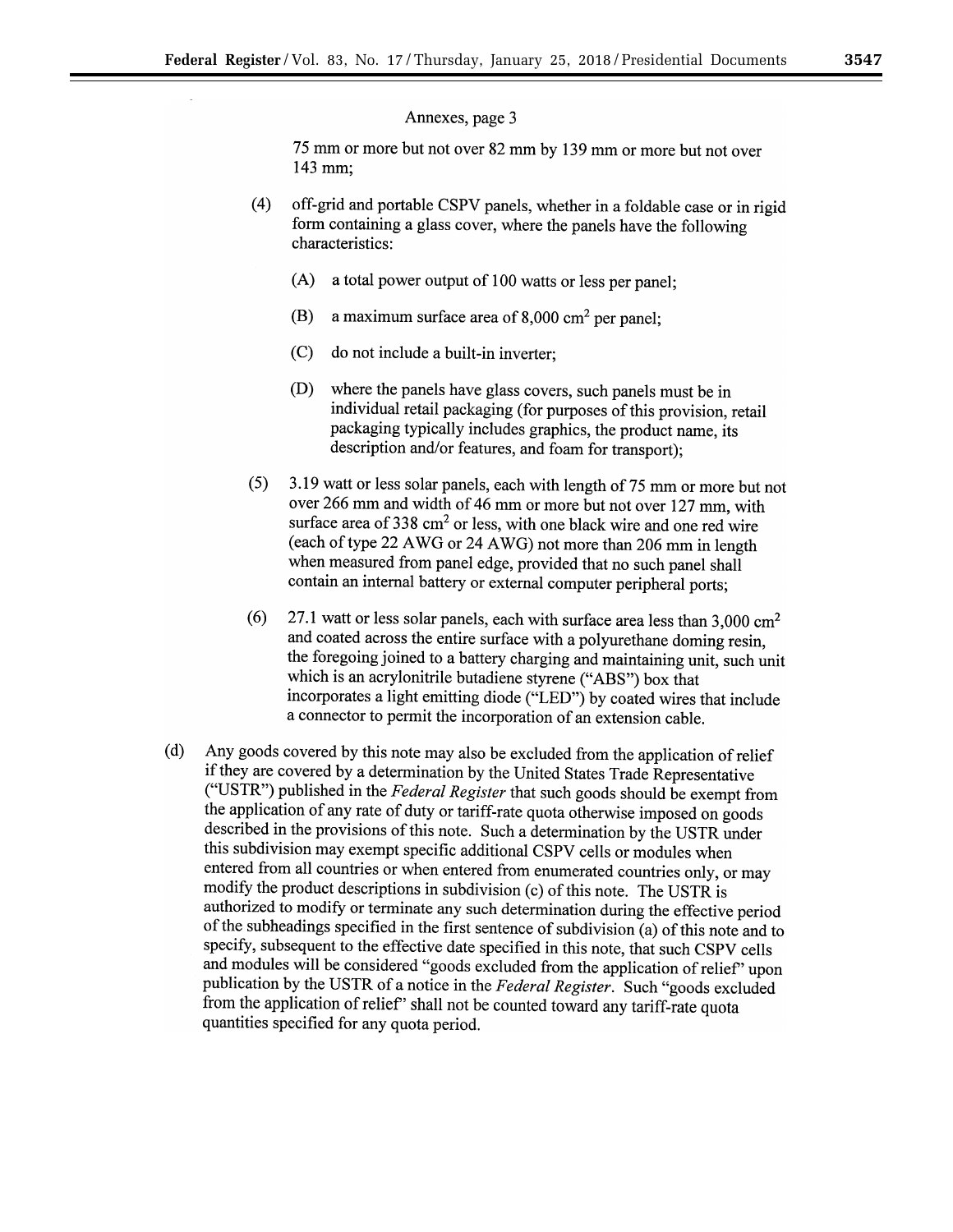- (e) (i) For purposes of subheading 9903.45.21, the aggregate annual quantity of goods eligible to enter during any period enumerated herein shall not exceed the volume level set forth in such subheading, where 1 gigawatt equals 1,000 megawatts.
	- (ii) Any importer entering CSPV cells under subheading 9903.45.21 shall report the electricity power output attributable to such cells to the satisfaction of U.S. Customs and Border Protection ("Customs") and shall provide such information as Customs may require in order to permit the administration of this subheading. Such an entry shall constitute a certification by that importer of the power output attributable to the CSPV cells described therein. Importers are likewise directed to report the electricity power output attributable to CSPV cells entered under subheading 9903.45.22 to the extent that and in such form as Customs may require.
- (f) For purposes of subheading 9903.45.22 to this subchapter, the duty rate in the Rates of Duty !-General subcolumn and the Rates of Duty 2 column for all goods entered under such subheading, and not the product of a country enumerated in subdivision (b) of this note, shall be as follows, with the duty rates set forth herein applied in addition to those applicable under subheading 8541.40.60:

| If entered during the period from |  |
|-----------------------------------|--|
| If entered during the period from |  |
| If entered during the period from |  |
| If entered during the period from |  |

February 7, 2021 through February 6, 2022 .................................... 15%.

(g) For purposes of subheading 9903.45.25 to this subchapter, the term "modules" shall include the following goods provided for in subheading 8541.40.60 of the tariff schedule: a module is a joined group of CSPV cells, as such cells are defined in subdivision (c) of this note, regardless of the number of cells or the shape of the joined group, that are capable of generating electricity. Also included as a "module" are goods each known as a "panel" comprising a CSPV cell that has undergone any processing, assembly, or interconnection (including, but not limited to, assembly into a laminate). Such CSPV cells assembled into modules or made up into panels include goods of a type reported for statistical purposes under statistical reporting number 8541.40.6020. Such goods also include (i) CSPV cells which are presented attached to inverters or batteries of subheading 8501.61.00 or 8507.20.80, respectively; and (ii) CSPV cells classifiable as DC generators of subheading 8501.31.80.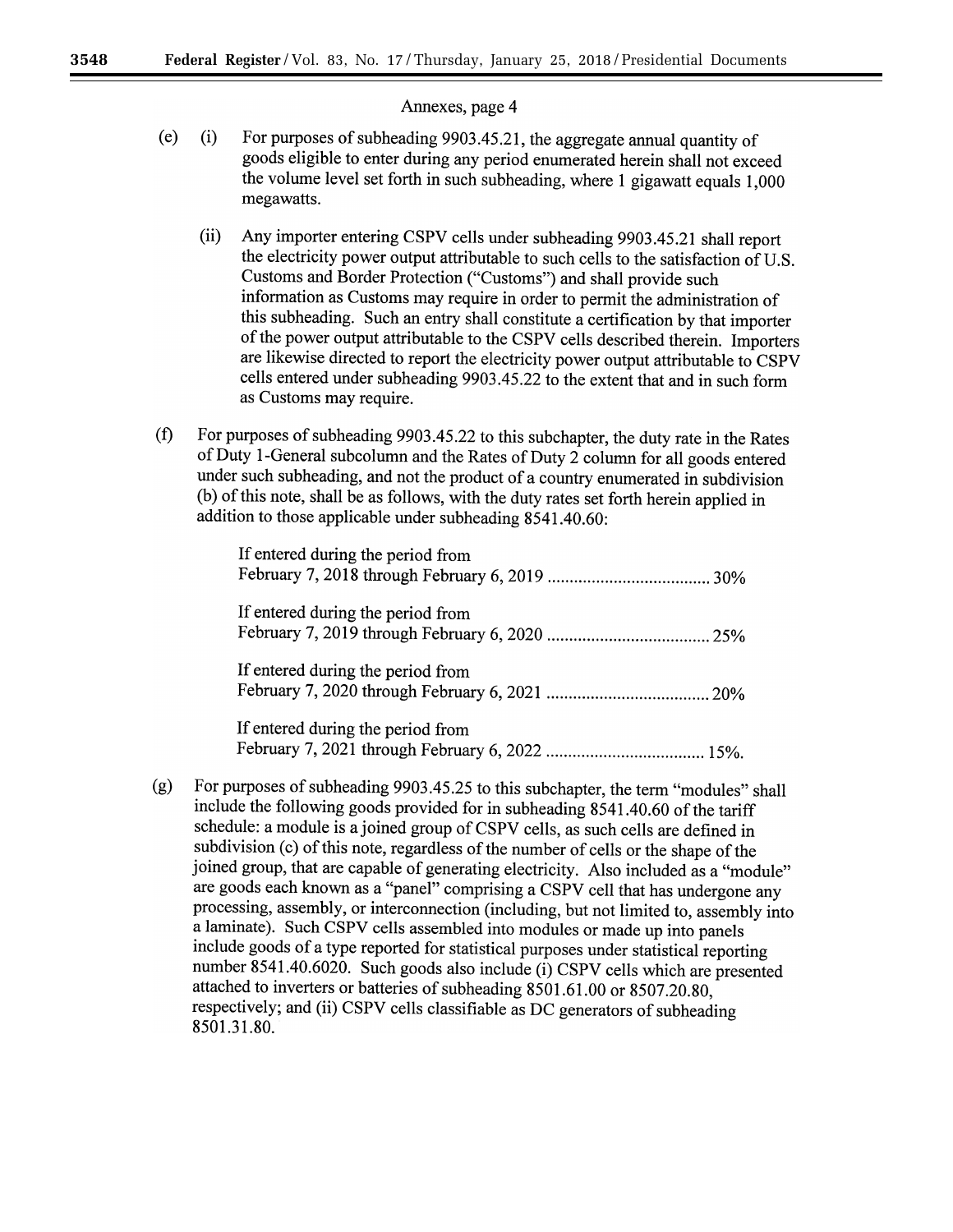۰

## Annexes, page 5

(h) For purposes of subheading 9903.45.25 to this subchapter, the duty rate in the Rates of Duty 1-General subcolurnn and the Rates of Duty 2 column in any of the periods enumerated below shall be as follows, with the duty rates set forth herein applied in addition to those applicable under subheading 8541.40.60:

| If entered during the period from |
|-----------------------------------|
| If entered during the period from |
| If entered during the period from |
| If entered during the period from |

Such duty shall be imposed on the declared value of such modules, including the cost or value of the non-cell portions thereof (such as aluminum frames), as Customs in its regulations or instructions may require.

| Heading/<br>Subheading | Article description                                                                                                                                                                                                                                                                                                    | <b>Rates of Duty</b>                                                          |                |                                                                                         |
|------------------------|------------------------------------------------------------------------------------------------------------------------------------------------------------------------------------------------------------------------------------------------------------------------------------------------------------------------|-------------------------------------------------------------------------------|----------------|-----------------------------------------------------------------------------------------|
|                        |                                                                                                                                                                                                                                                                                                                        | 1                                                                             |                | $\mathbf{2}$                                                                            |
|                        |                                                                                                                                                                                                                                                                                                                        | General                                                                       | <b>Special</b> |                                                                                         |
| 9903.45.21             | Crystalline silicon photovoltaic cells, as defined in note 18(c)<br>to this subchapter, when the product or originating good of<br>a country other than a country described in note 18(b) to<br>this subchapter:<br>If entered in an annual aggregate quantity not<br>exceeding 2.5 gigawatts, under the terms of such | No<br>change                                                                  | No change      | No<br>change                                                                            |
| 9903.45.22             |                                                                                                                                                                                                                                                                                                                        | The duty<br>rate<br>provided<br>in note<br>$18(f)$ to<br>this sub-<br>chapter |                | The duty<br>rate<br>provided<br>in note<br>$18(f)$ to<br>this sub-<br>chapter<br>$+35%$ |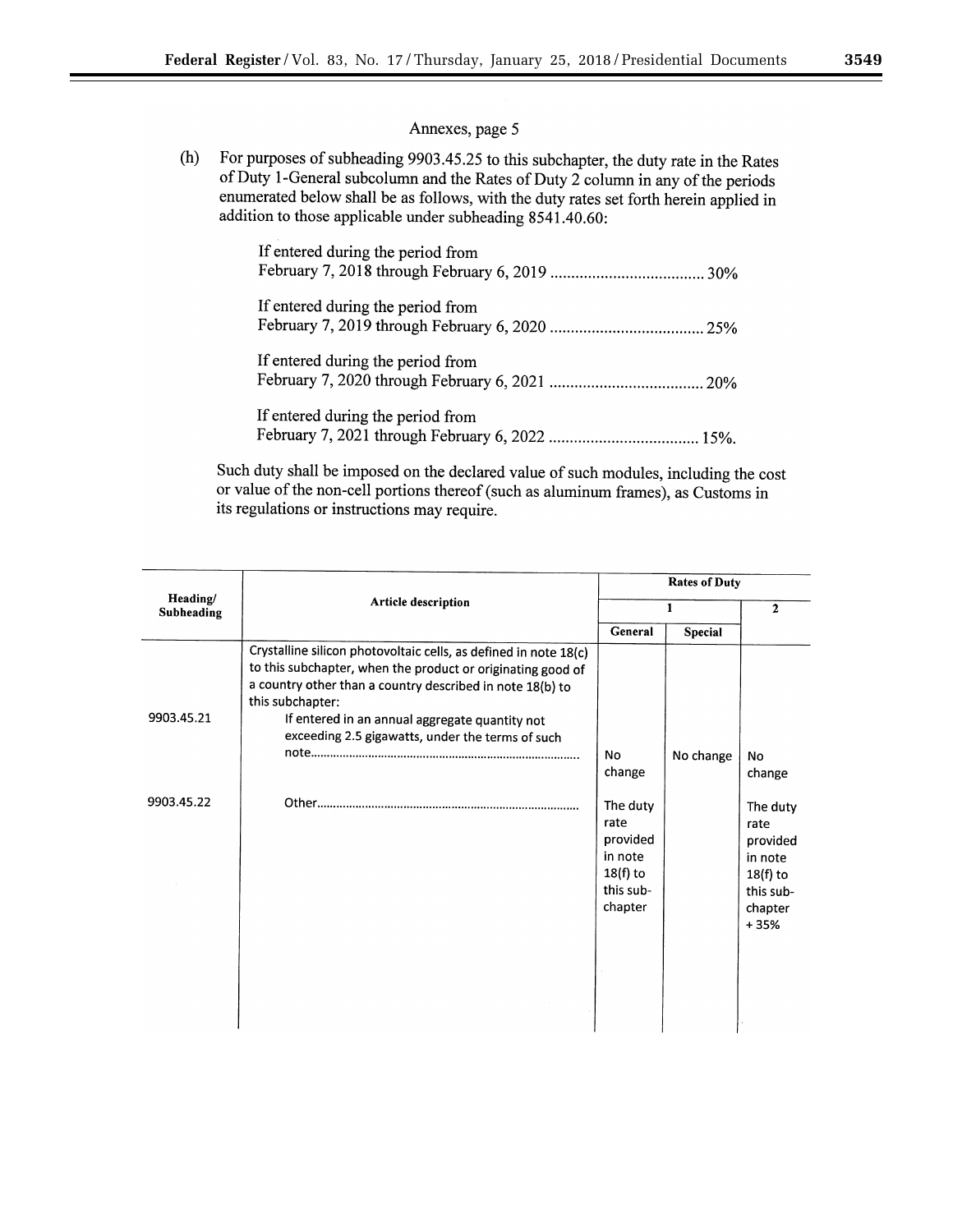| Heading/<br>Subheading | <b>Article description</b>                                                                                                                                                   | <b>Rates of Duty</b>                                                            |                |                                                                                 |
|------------------------|------------------------------------------------------------------------------------------------------------------------------------------------------------------------------|---------------------------------------------------------------------------------|----------------|---------------------------------------------------------------------------------|
|                        |                                                                                                                                                                              |                                                                                 |                | $\mathbf{2}$                                                                    |
|                        |                                                                                                                                                                              | General                                                                         | <b>Special</b> |                                                                                 |
| 9903.45.25             | Modules as defined in note 18(g) to this subchapter, when<br>the product or originating good of a country other than a<br>country described in note 18(b) to this subchapter | The duty<br>rate pro-<br>vided in<br>note<br>$18(h)$ to<br>this sub-<br>chapter |                | The duty<br>rate<br>provided<br>in note<br>$18(h)$ to<br>this sub-<br>chapter". |

 $\mathcal{L}^{\pm}$ 

# Annexes, page 6

۰